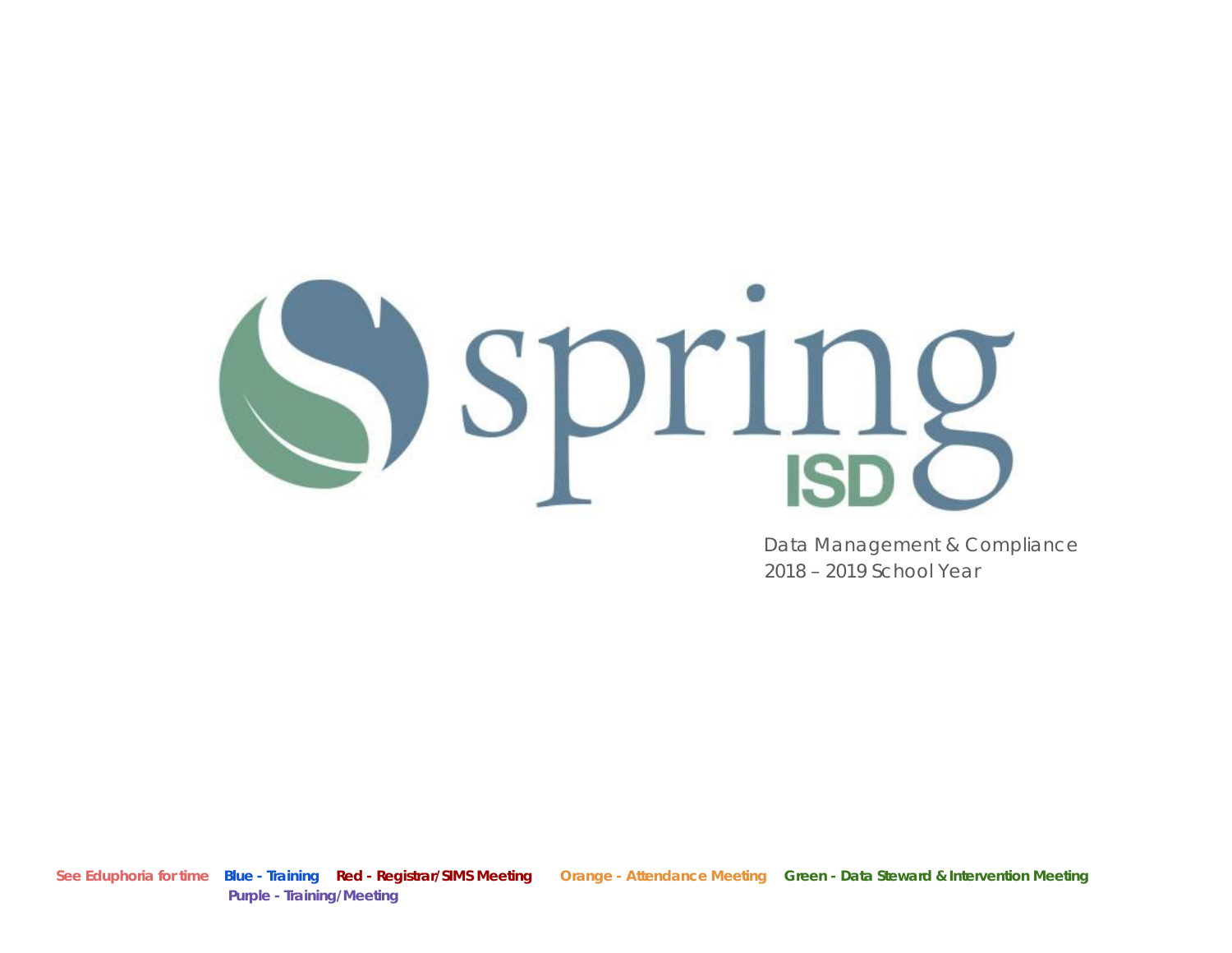### **August 2018**

| Sunday | Monday                          | Tuesday                                                                                                                                                              | Wednesday                                                                                                      | Thursday                                                                                                                                                                    | Friday                                                          | Saturday                                     |
|--------|---------------------------------|----------------------------------------------------------------------------------------------------------------------------------------------------------------------|----------------------------------------------------------------------------------------------------------------|-----------------------------------------------------------------------------------------------------------------------------------------------------------------------------|-----------------------------------------------------------------|----------------------------------------------|
|        |                                 |                                                                                                                                                                      | $\mathbf{1}$<br>eSchool 101<br><b>TREX</b><br><b>Service Now</b>                                               | 2<br><b>New Attend Clerk</b><br><b>New Attd/Reg</b><br><b>SIMS</b><br>eSchool 101<br><b>Basic Attendance</b><br><b>Basic Registration</b><br><b>TSDS Enrollment Tracker</b> | 3                                                               | $\overline{4}$<br>Districtwide<br>Enrollment |
| 5      | 6                               | $\overline{7}$<br><b>New Attd/Reg</b><br><b>SIMS</b><br><b>Attendance Recap</b><br><b>Basic Attendance</b><br><b>Basic Registration</b><br><b>Basic Intervention</b> | 8<br><b>DMC BOY</b><br>eSchool 101<br>eSchool Interm.<br>Intervention<br><b>HAC</b><br><b>Student Schedule</b> | 9<br><b>DMC BOY</b><br>eSchool Interm.<br><b>Basic Attend.</b><br><b>Student Schedule</b><br><b>HAC</b><br><b>Intervention</b>                                              | 10<br><b>DMC BOY</b><br><b>SIMS Certification</b><br>Evaluation | 11                                           |
| 12     | 13<br><b>Counselor Training</b> | 14                                                                                                                                                                   | 15                                                                                                             | 16                                                                                                                                                                          | 17                                                              | 18                                           |
| 19     | 20                              | 21<br>eSchool 101                                                                                                                                                    | 22                                                                                                             | 23                                                                                                                                                                          | 24<br>eSchool 101                                               | 25                                           |
| 26     | 27<br><b>Mark Reporting</b>     | 28<br><b>Secondary Registrar/</b><br>Counselor<br><b>Training/Meeting</b>                                                                                            | 29<br><b>Special Pops</b><br>eSchool 101 LEP, SPED<br>eSchool 101 At Risk,<br><b>CTE</b>                       | 30<br>eSchool 101 SPED<br>eSchool 101 LEP                                                                                                                                   | 31<br>eSchool 101 At Risk<br>eSchool 101 CTE                    |                                              |

**Purple - Training/Meeting**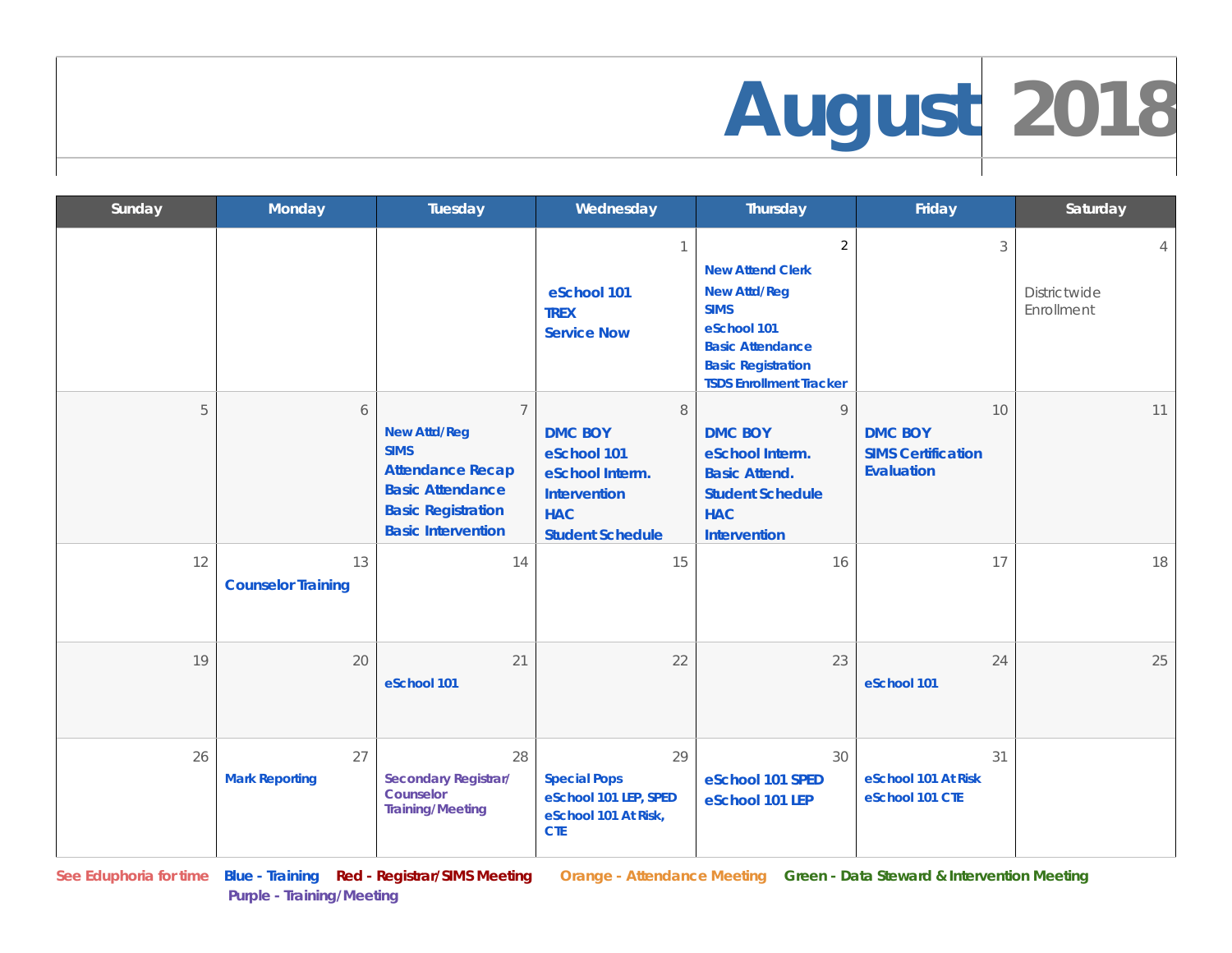#### **September 2018**

| Sunday         | Monday                                                                 | Tuesday                                                    | Wednesday                                           | Thursday                                                          | Friday                                                                    | Saturday     |
|----------------|------------------------------------------------------------------------|------------------------------------------------------------|-----------------------------------------------------|-------------------------------------------------------------------|---------------------------------------------------------------------------|--------------|
|                |                                                                        |                                                            |                                                     |                                                                   |                                                                           | $\mathbf{1}$ |
| $\overline{2}$ | $\mathfrak{Z}$                                                         | $\overline{4}$<br>eSchool 101<br><b>Counselor Training</b> | 5<br>eSchool Reports                                | 6<br><b>Data Steward Training</b><br><b>Intervention Training</b> | $\overline{7}$<br>eSchool 101<br><b>HAC</b>                               | 8            |
| $\mathsf{Q}$   | 10<br><b>Registrar / SIMS</b><br><b>Meeting</b><br><b>State Report</b> | 11<br>eSchool 101<br><b>Student Schedule</b>               | 12<br>Attendance<br><b>Meeting/Training</b>         | 13<br><b>TSDS Enrollment</b><br><b>Tracking</b>                   | 14<br>eSchool 101                                                         | 15           |
| 16             | 17                                                                     | 18<br>eSchool 101<br><b>ODS Training</b>                   | 19<br><b>SIMS Training</b><br><b>Mark Reporting</b> | 20<br><b>Service Now Training</b><br><b>Certify Training</b>      | 21<br><b>Secondary Registrar/</b><br>Counselor<br><b>Training/Meeting</b> | 22           |
| 23             | 24<br><b>Intervention Meeting</b><br><b>Data Steward Meeting</b>       | 25<br>eSchool 101<br><b>HAC Training</b>                   | 26<br>eSchool Reports                               | 27                                                                | 28<br>eSchool 101                                                         | 29           |
| 30             |                                                                        |                                                            |                                                     |                                                                   |                                                                           |              |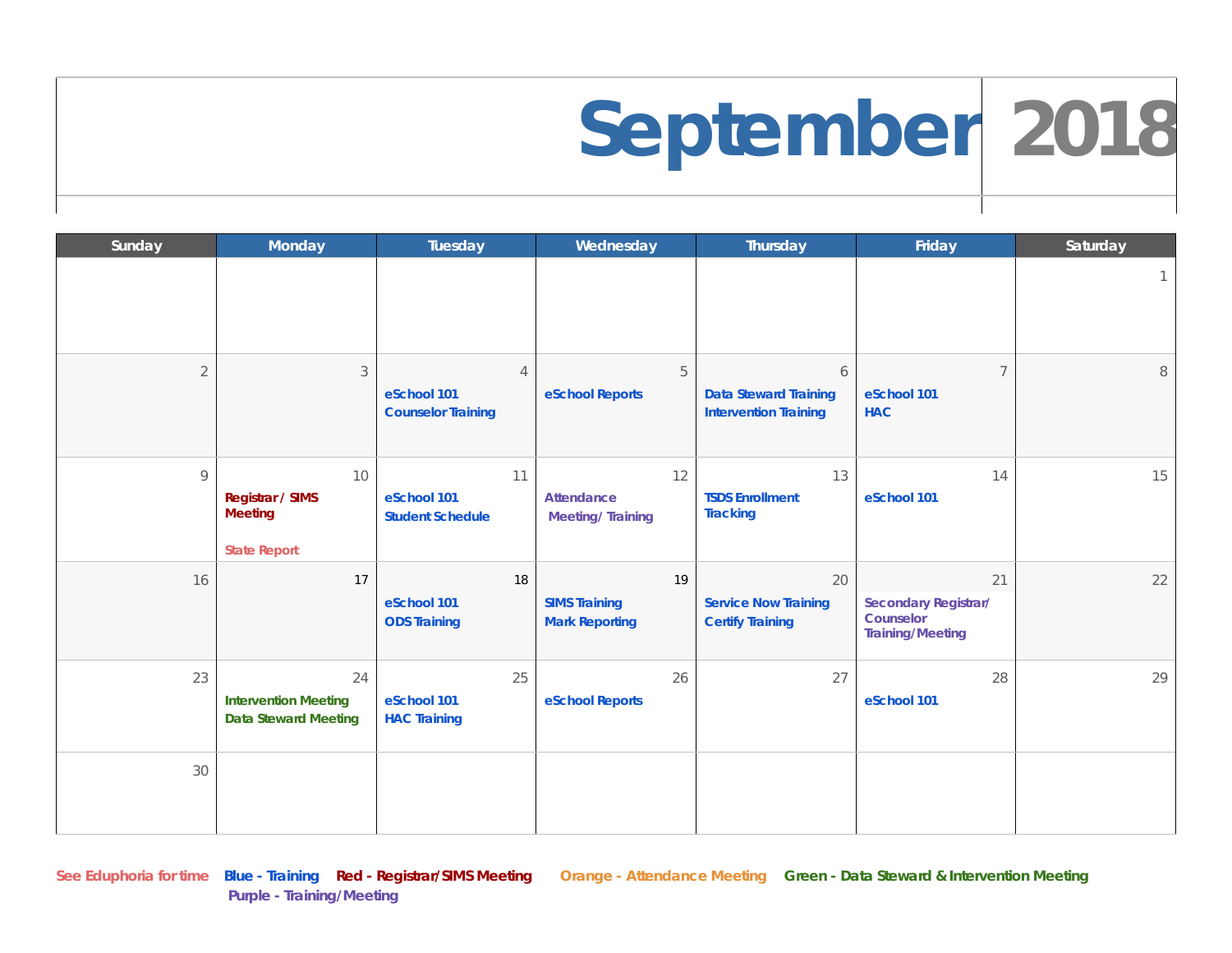### **October 2018**

| Sunday | Monday                                                                  | Tuesday                                                      | Wednesday                                                   | Thursday                                                                        | Friday                                         | Saturday |
|--------|-------------------------------------------------------------------------|--------------------------------------------------------------|-------------------------------------------------------------|---------------------------------------------------------------------------------|------------------------------------------------|----------|
|        | $\mathbf{1}$                                                            | $\overline{2}$<br><b>Certify Training</b><br>eSchool Reports | 3<br><b>Registrar / SIMS</b><br><b>Meeting / Training</b>   | $\overline{4}$<br>eSchool LEP<br>eSchool SPED<br>eSchool At Risk<br>eSchool CTE | 5                                              | 6        |
|        | 8                                                                       | $\circ$<br><b>Service Now</b><br><b>Student Scheduling</b>   | 10<br><b>Attendance Training</b>                            | 11<br><b>Data Steward Training</b><br><b>Intervention Training</b>              | 12<br>eSchool 101                              | 13       |
| 14     | 15                                                                      | 16<br><b>Certify Training</b><br><b>TAC Training</b>         | 17<br><b>SIMS Training</b><br><b>Mark Reporting Reports</b> | 18<br><b>Secondary Registrar/</b><br>Counselor<br><b>Training/Meeting</b>       | 19                                             | 20       |
| 21     | 22<br><b>Attendance Meeting</b><br><b>Elementary &amp;</b><br>Secondary | 23<br><b>Service Now</b><br><b>HAC</b>                       | 24<br>eShool Reports                                        | 25                                                                              | 26<br>eSchool Intermediate<br>eSchool Advanced | 27       |
| 28     | 29                                                                      | 30<br>eSchool 101                                            | 31                                                          |                                                                                 |                                                |          |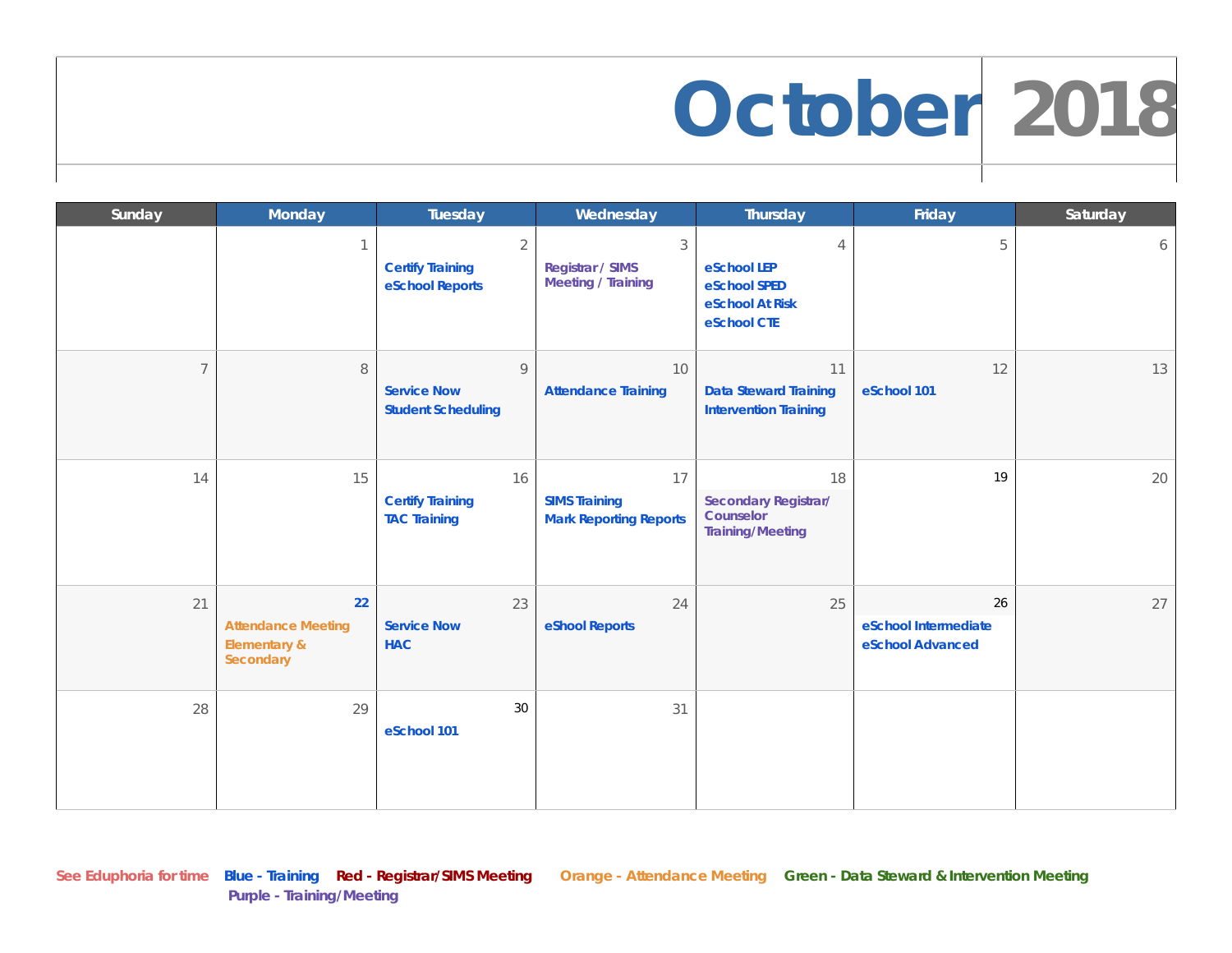### **November 2018**

| Sunday         | Monday                                                                                                                     | Tuesday                                                                        | Wednesday                                                                       | <b>Thursday</b>                                                              | Friday                                                                                | Saturday |
|----------------|----------------------------------------------------------------------------------------------------------------------------|--------------------------------------------------------------------------------|---------------------------------------------------------------------------------|------------------------------------------------------------------------------|---------------------------------------------------------------------------------------|----------|
|                |                                                                                                                            |                                                                                |                                                                                 | $\mathbf{1}$<br><b>Data Steward Training</b><br><b>Intervention Training</b> | $\overline{2}$<br><b>Secondary Registrar/</b><br>Counselor<br><b>Training/Meeting</b> | 3        |
| $\overline{4}$ | 5<br><b>Counselor Training</b>                                                                                             | 6<br>eSchool 101<br><b>Registration Training</b>                               | $\overline{7}$<br><b>Mark Reporting</b><br><b>Elementary &amp;</b><br>Secondary | 8<br><b>TSDS Enrollment</b><br><b>Tracking</b><br><b>ODS Training</b>        | $\mathcal{G}$<br>eSchool Intermediate<br>eSchool Advanced                             | 10       |
| 11             | 12                                                                                                                         | 13<br><b>Student Schedule</b>                                                  | 14<br><b>Atten. Training</b><br><b>SIMS Training</b>                            | 15<br><b>Certify Training</b><br><b>Service Now</b>                          | 16                                                                                    | 17       |
| 18             | 19                                                                                                                         | 20                                                                             | 21                                                                              | 22                                                                           | 23                                                                                    | 24       |
| 25             | 26<br><b>Intervention Meeting</b><br><b>Data Steward Meeting</b><br><b>Attendance Meeting</b><br>Elementary &<br>Secondary | 27<br><b>HAC Training</b><br><b>End of Semester</b><br><b>Grades Secondary</b> | 28<br><b>Secondary Registrar</b><br><b>Meeting</b><br><b>Eschool Reports</b>    | 29                                                                           | 30<br>eSchool Intermediate<br>eSchool Advanced                                        |          |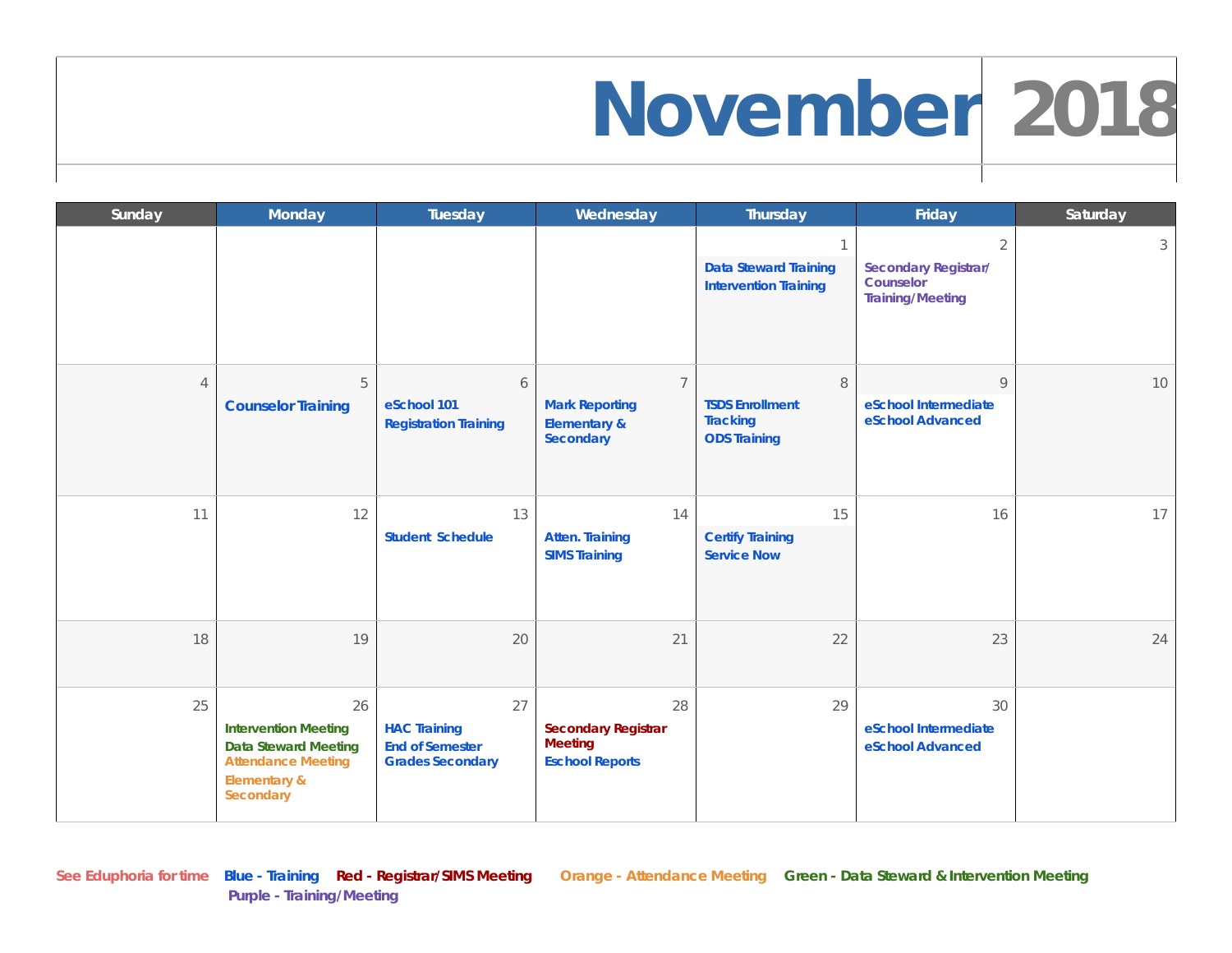#### **December 2018**

| Sunday         | Monday                                                                  | Tuesday                                                    | Wednesday                                                          | Thursday                                                               | Friday                                                        | Saturday     |
|----------------|-------------------------------------------------------------------------|------------------------------------------------------------|--------------------------------------------------------------------|------------------------------------------------------------------------|---------------------------------------------------------------|--------------|
|                |                                                                         |                                                            |                                                                    |                                                                        |                                                               | $\mathbf{1}$ |
| $\overline{2}$ | $\mathcal{S}$<br><b>State Report Updates</b>                            | $\overline{4}$<br>eSchool 101                              | 5<br><b>Attendance Training</b>                                    | 6<br><b>Mark Reporting</b>                                             | $\overline{7}$<br>Registrar / SIMS<br><b>Meeting/Training</b> | $\, 8$       |
| 9              | 10<br><b>Attendance Meeting</b><br><b>Elementary &amp;</b><br>Secondary | 11<br><b>Certify Training</b><br><b>Counselor Training</b> | 12<br>Secondary Registrar/<br>Counselor<br><b>Training/Meeting</b> | 13<br><b>TSDS Enrollment</b><br><b>Tracking</b><br><b>ODS Training</b> | 14<br>eSchool Intermediate<br>eSchool Advanced                | 15           |
| 16             | 17                                                                      | 18                                                         | 19                                                                 | 20                                                                     | 21                                                            | 22           |
| 23             | 24                                                                      | 25                                                         | 26                                                                 | 27                                                                     | 28                                                            | 29           |
| 30             | 31                                                                      |                                                            |                                                                    |                                                                        |                                                               |              |

**Purple - Training/Meeting**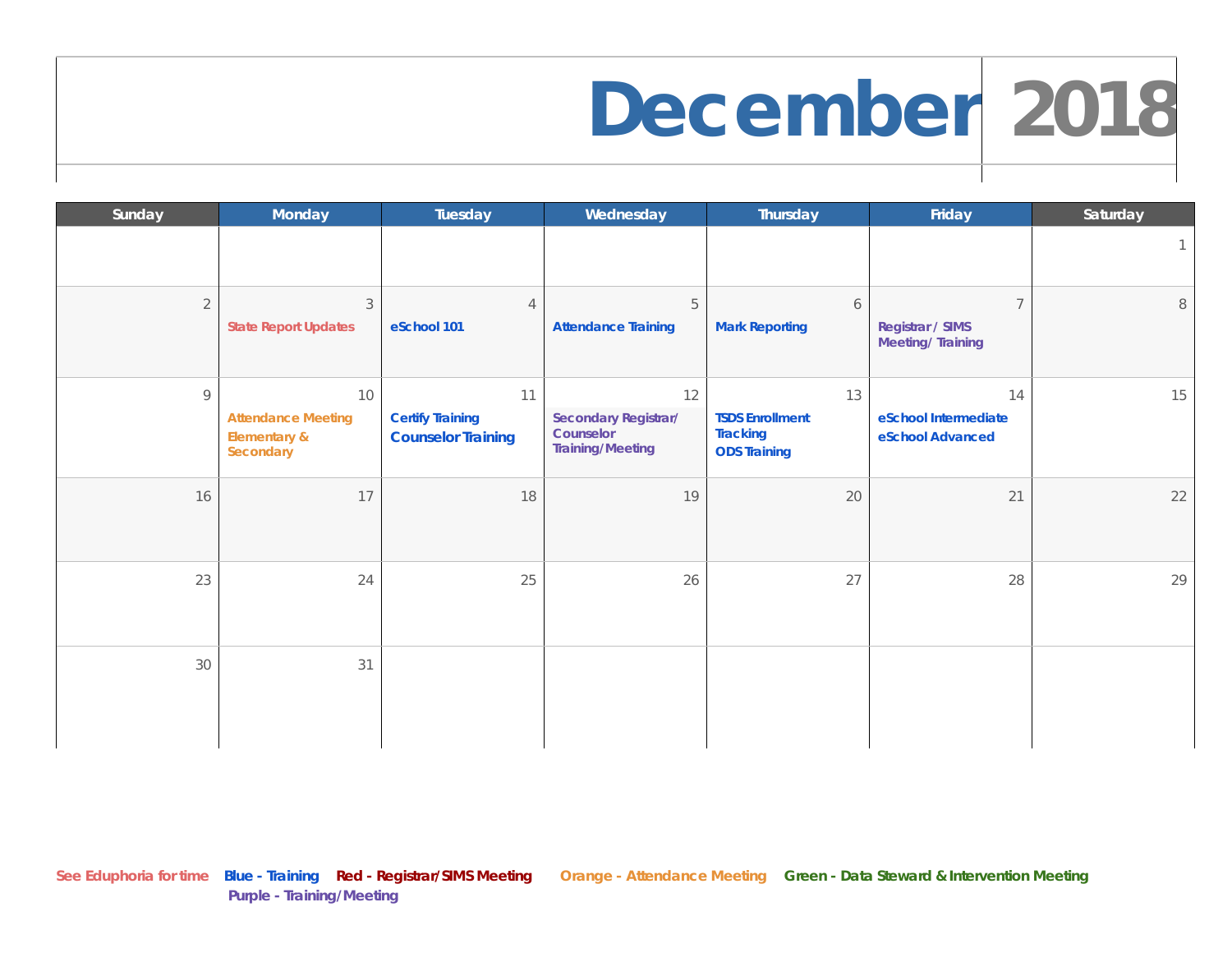#### **January 2019**

| Sunday | Monday         | Tuesday                                          | Wednesday                                                           | Thursday                                                                  | Friday                                                                                      | Saturday |
|--------|----------------|--------------------------------------------------|---------------------------------------------------------------------|---------------------------------------------------------------------------|---------------------------------------------------------------------------------------------|----------|
|        |                | $\overline{1}$                                   | $\overline{2}$                                                      | 3                                                                         | $\overline{4}$                                                                              | 5        |
| 6      | $\overline{7}$ | $\, 8$<br>eSchool 101                            | 9<br><b>Mark Reporting</b>                                          | 10<br><b>TSDS Enrollment</b><br><b>Tracking</b>                           | 11<br>eSchool Intermediate<br>eSchool Advanced                                              | 12       |
| 13     | 14             | 15<br><b>SIMS Training</b>                       | 16<br>eSchool At Risk<br>eSchool CTE<br>eSchool LEP<br>eSchool SPED | 17<br><b>Secondary Registrar/</b><br>Counselor<br><b>Training/Meeting</b> | 18<br><b>Attendance Meeting/</b><br><b>Training</b><br><b>Elementary &amp;</b><br>Secondary | 19       |
| 20     | 21             | 22                                               | 23<br><b>Registration Training</b>                                  | 24                                                                        | 25<br>eSchool Intermediate<br>eSchool Advanced                                              | 26       |
| 27     | 28             | 29<br><b>HAC Training</b><br><b>TAC Training</b> | 30<br>eSchool Reports                                               | 31                                                                        |                                                                                             |          |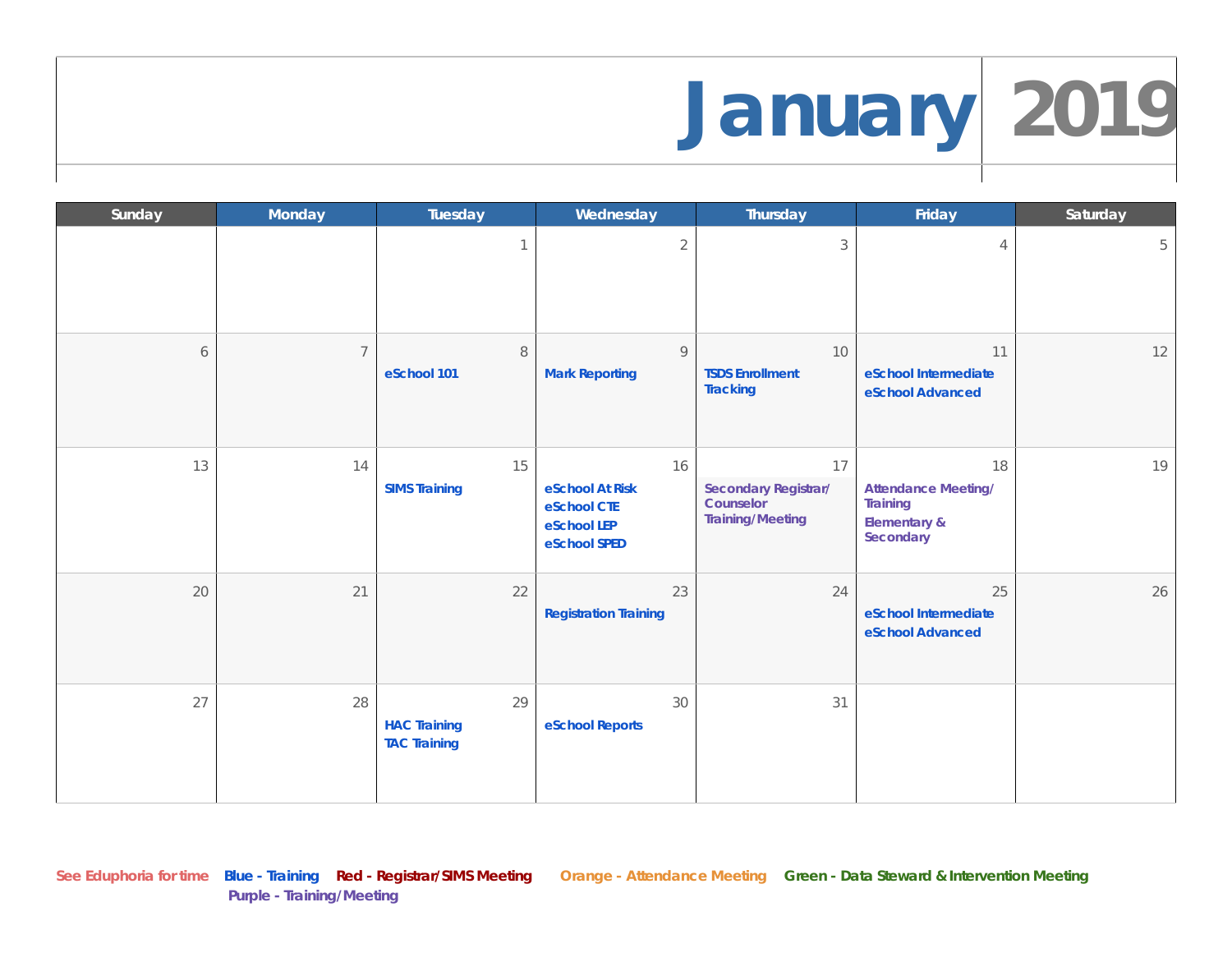#### **February 2019**

| Sunday | Monday                                                                                                                                | Tuesday                                          | Wednesday                                                                            | Thursday                                                                  | Friday                                         | Saturday       |
|--------|---------------------------------------------------------------------------------------------------------------------------------------|--------------------------------------------------|--------------------------------------------------------------------------------------|---------------------------------------------------------------------------|------------------------------------------------|----------------|
|        |                                                                                                                                       |                                                  |                                                                                      |                                                                           | $\mathbf{1}$                                   | $\overline{2}$ |
| 3      | $\overline{4}$                                                                                                                        | 5<br>eSchool 101                                 | 6<br><b>Registrar / SIMS</b><br><b>Meeting/Training</b><br>Elementary &<br>Secondary | $\overline{7}$<br><b>SIMS Training</b><br><b>Mark Reporting</b>           | 8<br>eSchool Intermediate<br>eSchool Advanced  | 9              |
| 10     | 11                                                                                                                                    | 12<br>eSchool Reports                            | 13<br><b>Attendance Training</b>                                                     | 14<br><b>TSDS Enrollment</b><br><b>Tracking</b><br><b>ODS Training</b>    | 15<br><b>Service Now</b><br><b>Certify</b>     | 16             |
| 17     | 18<br><b>State Report Updates</b>                                                                                                     | 19<br><b>TAC Training</b><br><b>HAC Training</b> | 20<br>eSchool Reports                                                                | 21<br><b>Secondary Registrar/</b><br>Counselor<br><b>Training/Meeting</b> | 22<br>eSchool Intermediate<br>eSchool Advanced | 23             |
| 24     | 25<br><b>Intervention Meeting</b><br><b>Data Steward Meeting</b><br><b>Attendance Meeting</b><br><b>Elementary &amp;</b><br>Secondary | 26                                               | 27<br><b>Data Steward Training</b><br><b>Intervention Training</b>                   | 28                                                                        |                                                |                |

**See Eduphoria for time Blue - Training Red - Registrar/SIMS Meeting Orange - Attendance Meeting Green - Data Steward & Intervention Meeting**

**Purple - Training/Meeting**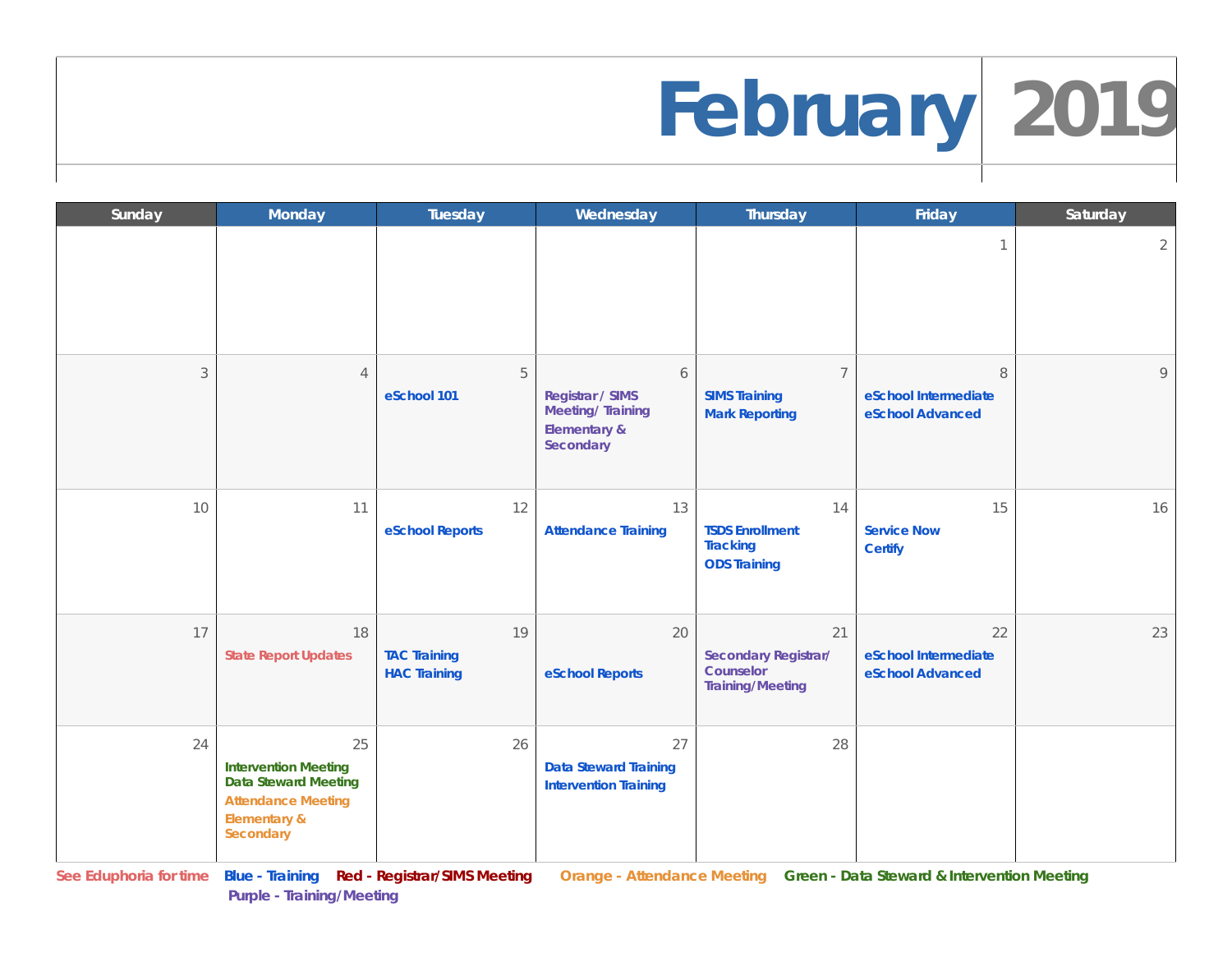## **March 2019**

| Sunday         | Monday         | Tuesday                                                                   | Wednesday                                          | Thursday                                                   | Friday                                         | Saturday       |
|----------------|----------------|---------------------------------------------------------------------------|----------------------------------------------------|------------------------------------------------------------|------------------------------------------------|----------------|
|                |                |                                                                           |                                                    |                                                            | $\mathbf{1}$                                   | $\overline{2}$ |
| $\mathfrak{Z}$ | $\overline{4}$ | 5<br>eSchool 101                                                          | 6<br><b>SIMS Training</b><br><b>Mark Reporting</b> | $\overline{7}$<br>eSchool Intermediate<br>eSchool Advanced | $\, 8$                                         | 9              |
| 10             | 11             | 12                                                                        | 13                                                 | 14                                                         | 15                                             | 16             |
| 17             | 18             | 19<br><b>Secondary Registrar/</b><br>Counselor<br><b>Training/Meeting</b> | 20<br>eSchool Reports                              | 21                                                         | 22<br>eSchool Intermediate<br>eSchool Advanced | 23             |
| 24             | 25             | 26                                                                        | 27<br><b>Attendance Training</b>                   | 28                                                         | 29                                             | 30             |
| 31             |                |                                                                           |                                                    |                                                            |                                                |                |

**Purple - Training/Meeting**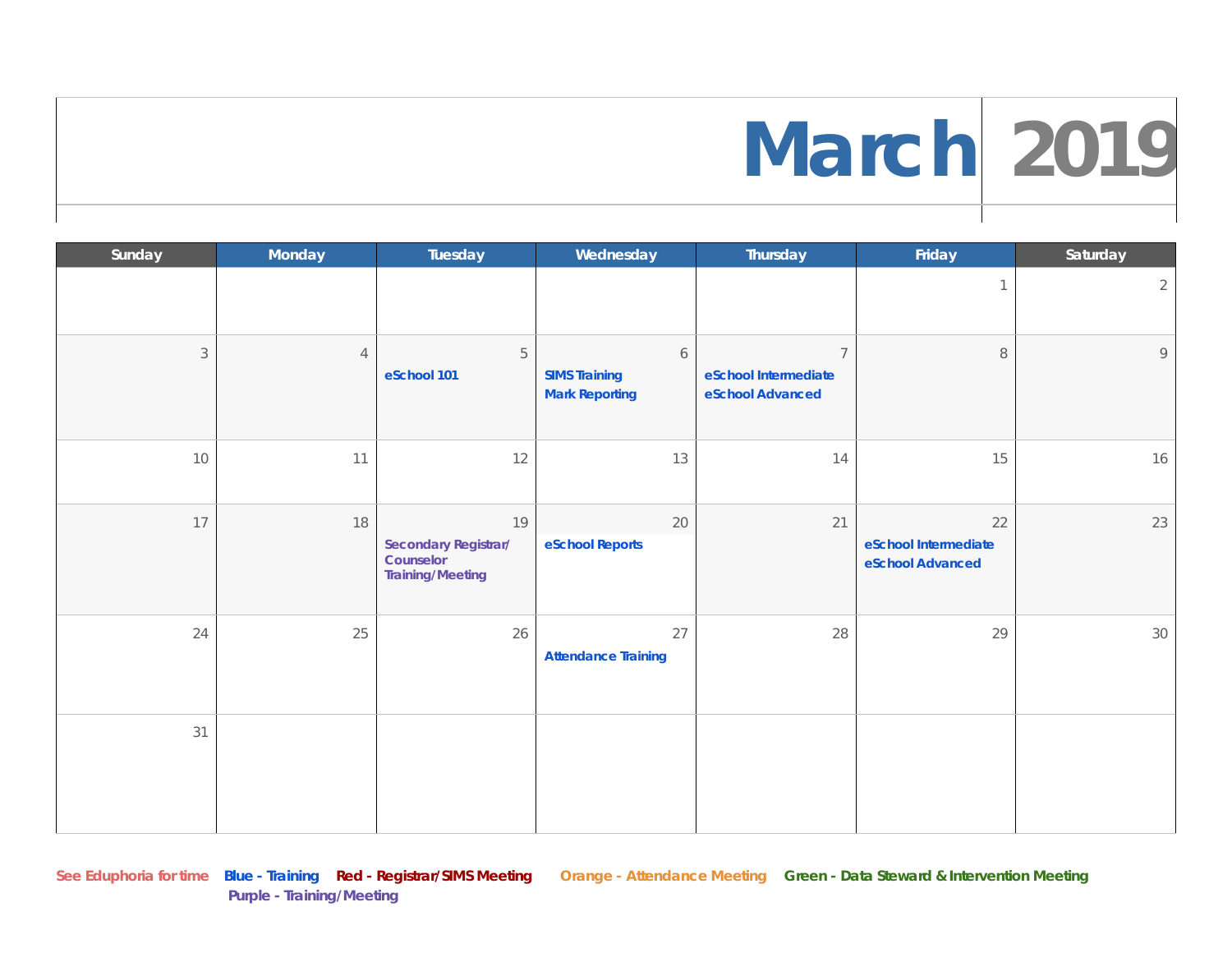## **April 2019**

| Sunday         | <b>Monday</b>                                                                                                              | Tuesday                                                             | Wednesday                                                                     | <b>Thursday</b>                                          | Friday                                                                   | Saturday |
|----------------|----------------------------------------------------------------------------------------------------------------------------|---------------------------------------------------------------------|-------------------------------------------------------------------------------|----------------------------------------------------------|--------------------------------------------------------------------------|----------|
|                | 1                                                                                                                          | $\overline{2}$<br>eSchool Reports                                   | $\mathfrak{Z}$<br><b>SIMS Training</b><br><b>Mark Reporting</b><br>Secondary  | $\overline{4}$<br>PK/KG Round UP<br><b>Training</b>      | 5<br><b>Secondary Registrar/</b><br>Counselor<br><b>Training/Meeting</b> | 6        |
| $\overline{7}$ | 8                                                                                                                          | $\circ$<br>eSchool 101                                              | 10<br><b>Registrar / SIMS</b><br><b>Meeting</b><br><b>Attendance Training</b> | 11<br><b>Master Schedule 2019-</b><br>2020<br>Secondary  | 12<br>eSchool Intermediate<br>eSchool Advanced                           | 13       |
| 14             | 15                                                                                                                         | 16<br>eSchool At Risk<br>eSchool CTE<br>eSchool LEP<br>eSchool SPED | 17<br>eSchool Reports                                                         | 18<br><b>Master Schedule 2019-</b><br>2020<br>Elementary | 19                                                                       | 20       |
| 21             | 22<br><b>Intervention Meeting</b><br><b>Data Steward Meeting</b><br><b>Attendance Meeting</b><br>Elementary &<br>Secondary | 23<br><b>Service Now</b><br><b>Certify</b>                          | 24<br><b>Intervention Training</b><br><b>Data Steward Training</b>            | 25<br><b>Master Schedule 2019-</b><br>2020<br>Secondary  | 26<br><b>Master Schedule 2019-</b><br>2020<br>Elementary                 | 27       |
| 28             | 29                                                                                                                         | 30                                                                  |                                                                               |                                                          |                                                                          |          |

**Purple - Training/Meeting**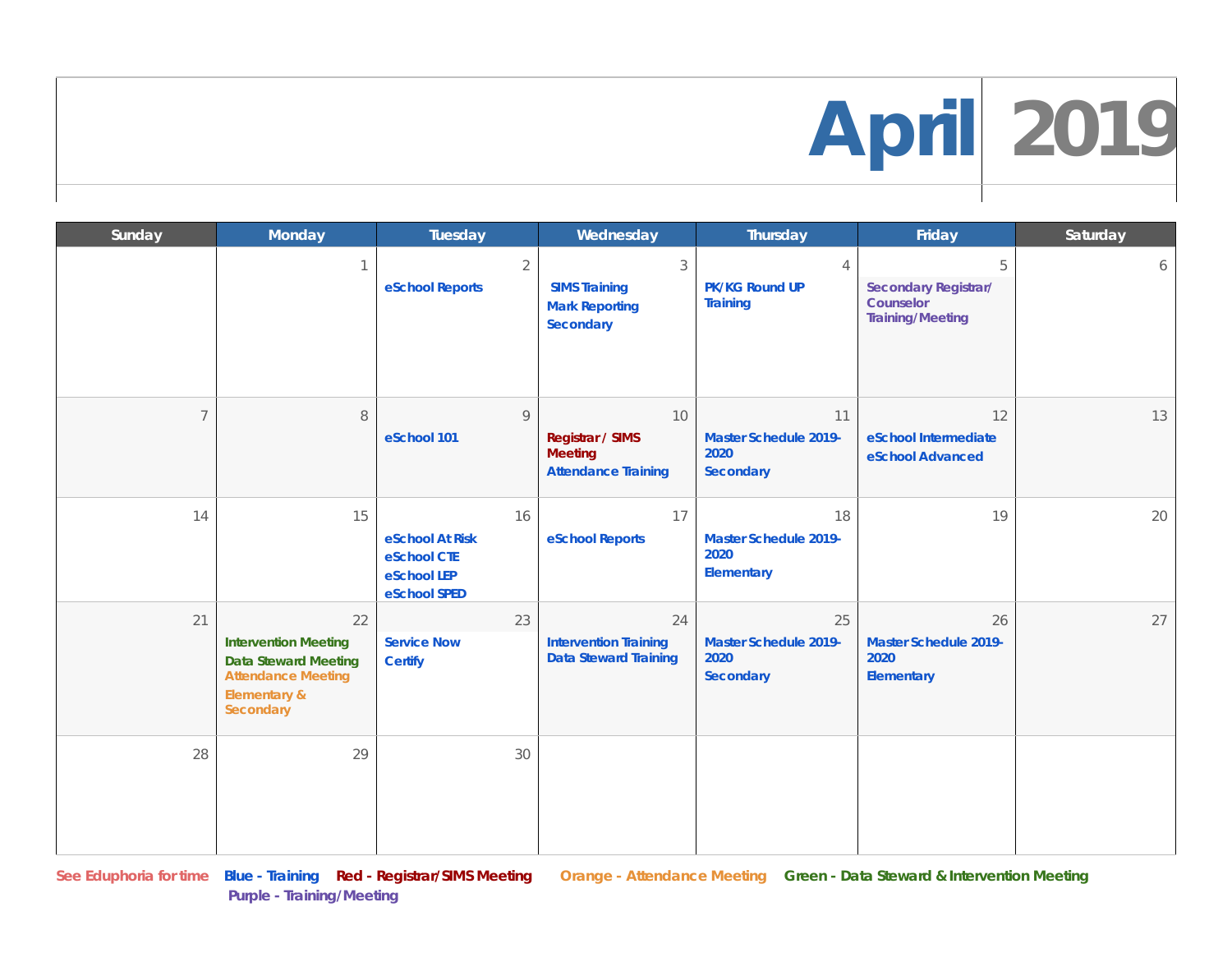# **May 2019**

| Sunday | <b>Monday</b>                                                           | Tuesday                                                                                          | Wednesday                                                                  | <b>Thursday</b>                                                                | Friday                                                                                                              | Saturday       |
|--------|-------------------------------------------------------------------------|--------------------------------------------------------------------------------------------------|----------------------------------------------------------------------------|--------------------------------------------------------------------------------|---------------------------------------------------------------------------------------------------------------------|----------------|
|        |                                                                         |                                                                                                  | $\mathbf{1}$<br><b>SIMS Training</b>                                       | $\overline{2}$<br><b>Intervention Training</b><br><b>Data Steward Training</b> | 3<br><b>Secondary Registrar/</b><br>Counselor<br><b>Training/Meeting</b><br><b>Summer School</b><br><b>Training</b> | $\overline{4}$ |
| 5      | 6                                                                       | $\overline{7}$<br><b>Registration Training</b>                                                   | $\, 8$<br>eSchool Reports                                                  | 9                                                                              | 10<br><b>Summer School</b><br><b>Training</b>                                                                       | 11             |
| 12     | 13                                                                      | 14<br><b>Registrar / SIMS</b><br><b>Meeting/Training</b><br><b>Elementary &amp;</b><br>Secondary | 15<br><b>Secondary Registrar</b><br><b>Meeting</b><br><b>SIMS Training</b> | 16<br><b>Attendance Training</b>                                               | 17<br><b>Summer School</b><br><b>Training</b>                                                                       | 18             |
| 19     | 20<br><b>Attendance Meeting</b><br><b>Elementary &amp;</b><br>Secondary | 21                                                                                               | 22<br><b>Master Schedule 2019-</b><br>2020<br>Elementary                   | 23<br><b>Master Schedule 2019-</b><br>2020<br>Elementary                       | 24<br><b>Master Schedule 2019-</b><br>2020<br>Elementary<br><b>Summer School</b><br><b>Training</b>                 | 25             |
| 26     | 27                                                                      | 28                                                                                               | 29                                                                         | 30                                                                             | 31                                                                                                                  |                |

**Purple - Training/Meeting**